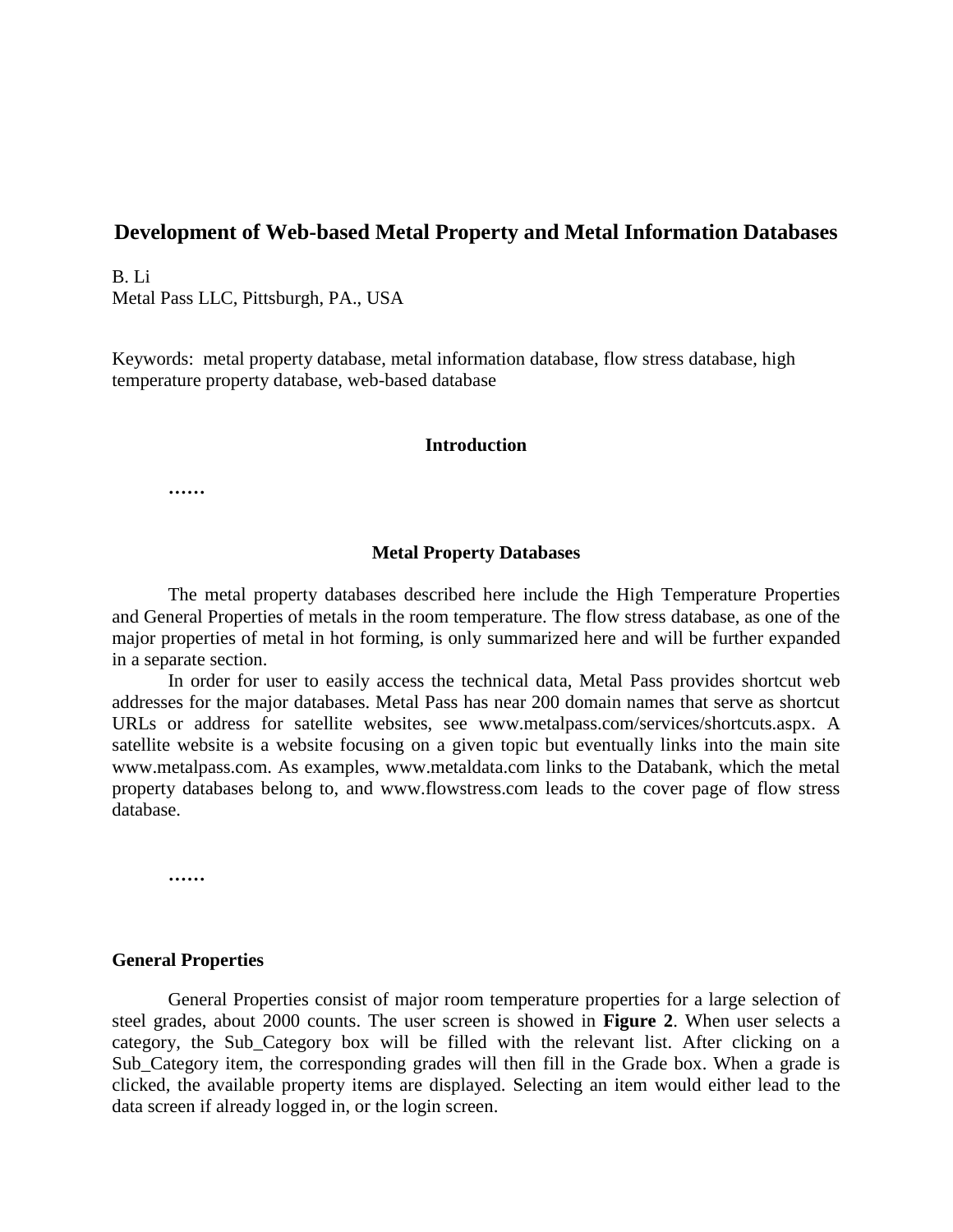

*Figure 2 User screen for the General Properties database*

**……**

### **Summary**

This paper introduces a list of web-based metal property and metal information databases accessible through metalpass.com. The property databases include Flow Stress, High-Temperature Property and General Property. The information databases consist of Metal Dictionaries (both Tech Terms and Translation), Metal Software, Metal Patents, and Metal Directory, etc. Primary focus is on the metal properties such as flow stress. Data for flow stress are provided with model coefficients. Model types and user screens for the flow stress database are described. Outlines for metal information databases were provided including the extensions of the information database with short papers and model-based software suites.

### **References**